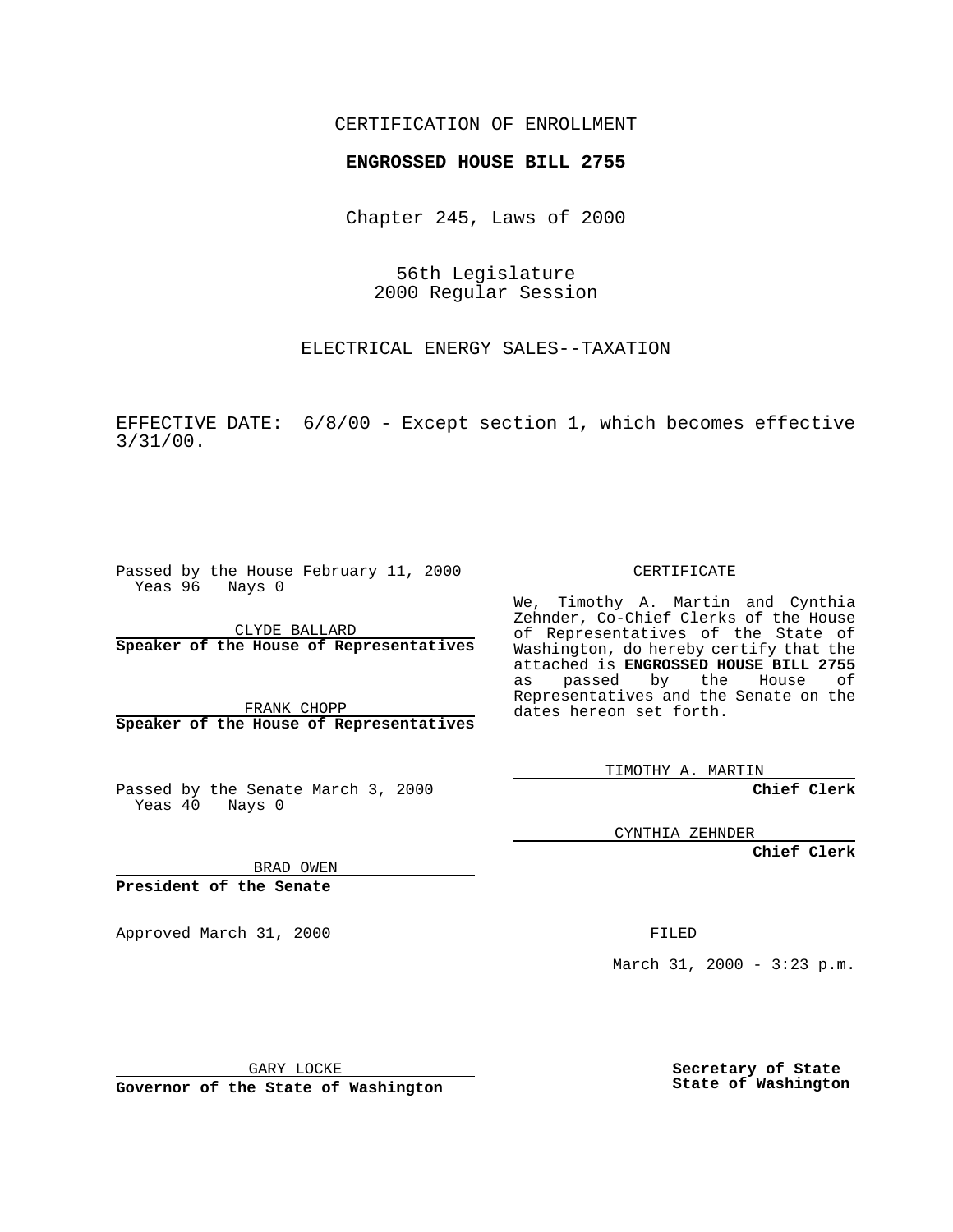## **ENGROSSED HOUSE BILL 2755** \_\_\_\_\_\_\_\_\_\_\_\_\_\_\_\_\_\_\_\_\_\_\_\_\_\_\_\_\_\_\_\_\_\_\_\_\_\_\_\_\_\_\_\_\_\_\_

\_\_\_\_\_\_\_\_\_\_\_\_\_\_\_\_\_\_\_\_\_\_\_\_\_\_\_\_\_\_\_\_\_\_\_\_\_\_\_\_\_\_\_\_\_\_\_

Passed Legislature - 2000 Regular Session

## **State of Washington 56th Legislature 2000 Regular Session**

**By** Representatives Gombosky, Crouse, Wood, Poulsen, Bush, Reardon, Mielke, Grant, McDonald, Delvin and Mastin

Read first time 01/19/2000. Referred to Committee on Technology, Telecommunications & Energy.

1 AN ACT Relating to clarifying the taxation of electrical energy 2 sales; amending RCW 82.16.050 and 82.04.310; and declaring an 3 emergency.

4 BE IT ENACTED BY THE LEGISLATURE OF THE STATE OF WASHINGTON:

5 **Sec. 1.** RCW 82.16.050 and 1994 c 124 s 12 are each amended to read 6 as follows:

7 In computing tax there may be deducted from the gross income the 8 following items:

 (1) Amounts derived by municipally owned or operated public service businesses, directly from taxes levied for the support or maintenance thereof: PROVIDED, That this section shall not be construed to exempt service charges which are spread on the property tax rolls and collected as taxes;

14 (2) Amounts derived from the sale of commodities to persons in the 15 same public service business as the seller, for resale as such within 16 this state. This deduction is allowed only with respect to water 17 distribution, ((<del>light and power,</del>)) gas distribution or other public 18 service businesses which furnish water, ((electrical energy,)) gas or 19 any other commodity in the performance of public service businesses;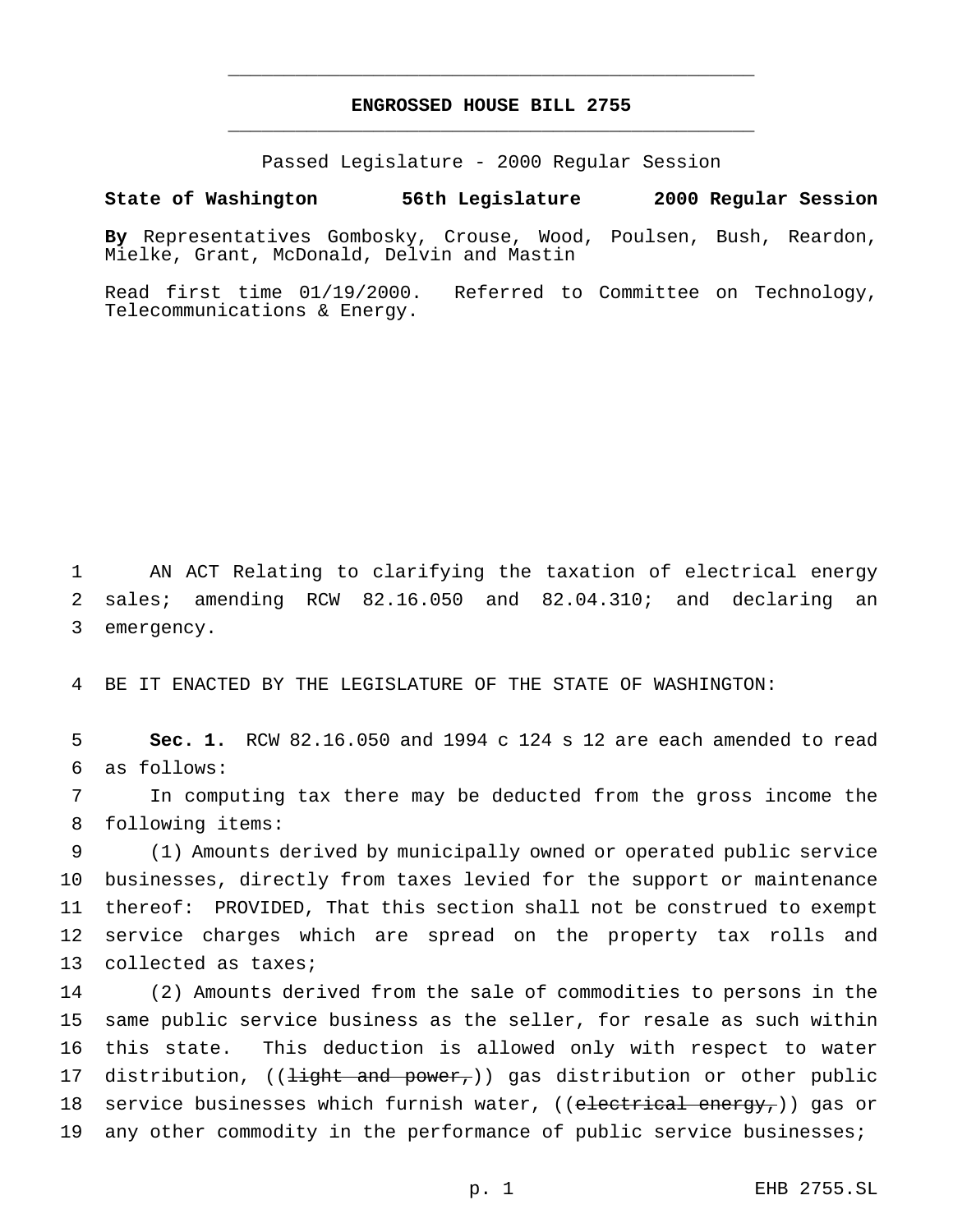(3) Amounts actually paid by a taxpayer to another person taxable under this chapter as the latter's portion of the consideration due for services furnished jointly by both, if the total amount has been credited to and appears in the gross income reported for tax by the former;

 (4) The amount of cash discount actually taken by the purchaser or customer;

 (5) The amount of credit losses actually sustained by taxpayers whose regular books of accounts are kept upon an accrual basis;

 (6) Amounts derived from business which the state is prohibited from taxing under the Constitution of this state or the Constitution or laws of the United States;

 (7) Amounts derived from the distribution of water through an irrigation system, for irrigation purposes;

 (8) Amounts derived from the transportation of commodities from points of origin in this state to final destination outside this state, or from points of origin outside this state to final destination in this state, with respect to which the carrier grants to the shipper the privilege of stopping the shipment in transit at some point in this state for the purpose of storing, manufacturing, milling, or other processing, and thereafter forwards the same commodity, or its equivalent, in the same or converted form, under a through freight rate from point of origin to final destination; and amounts derived from the transportation of commodities from points of origin in the state to an export elevator, wharf, dock or ship side on tidewater or navigable tributaries thereto from which such commodities are forwarded, without intervening transportation, by vessel, in their original form, to interstate or foreign destinations: PROVIDED, That no deduction will be allowed when the point of origin and the point of delivery to such an export elevator, wharf, dock, or ship side are located within the corporate limits of the same city or town;

 (9) Amounts derived from the production, sale, or transfer of 33 electrical energy for resale within or outside the state or for consumption outside the state;

 (10) Amounts derived from the distribution of water by a nonprofit water association and used for capital improvements by that nonprofit water association;